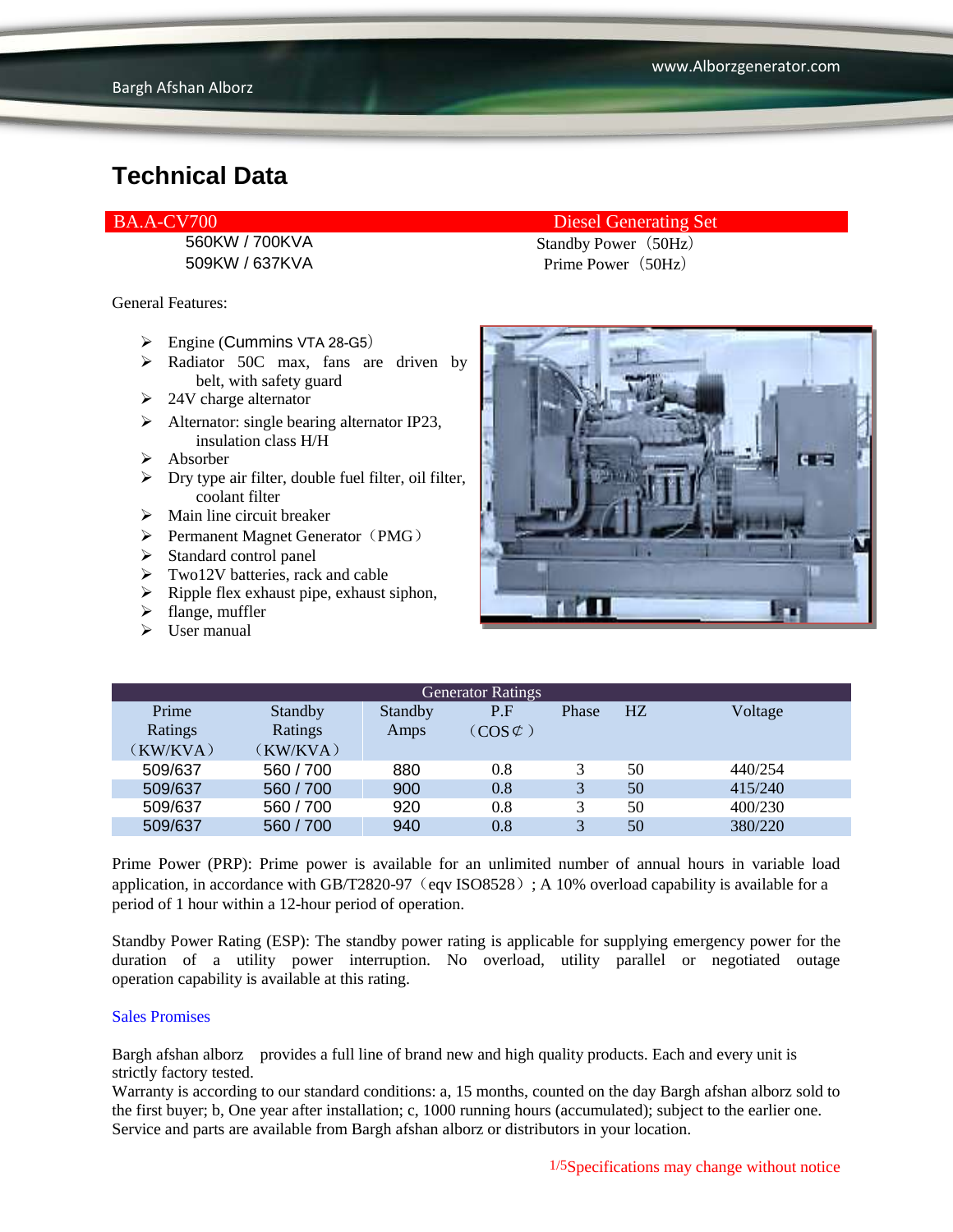| <b>BA.A-CV700</b>                | <b>Diesel Generating Set</b>                |  |  |  |
|----------------------------------|---------------------------------------------|--|--|--|
| <b>ENGINE DATA</b>               |                                             |  |  |  |
| Manufacturer / Model:            | Cummins VTA28G5, 4-cycle                    |  |  |  |
| Air Intake System:               | Turbo Charged and Search Refrigerated       |  |  |  |
| Fuel System:                     | Electronic                                  |  |  |  |
| <b>Cylinder Arrangement:</b>     | 12 V type                                   |  |  |  |
| Displacement:                    | 28L                                         |  |  |  |
| Bore and Stroke:                 | $140*152$ (mm)                              |  |  |  |
| <b>Compression Ratio:</b>        | 13.1:1                                      |  |  |  |
| Rated RPM:                       | $1500$ rpm                                  |  |  |  |
| Max. Standby Power at Rated RPM: | 560KW/815HP                                 |  |  |  |
| Governor Type:                   | RSV Mechanical(Std) / Electronic (Optional) |  |  |  |
| <b>Exhaust System</b>            |                                             |  |  |  |
| <b>Exhaust Gas Flow:</b>         | 143m <sub>3</sub> /min                      |  |  |  |
| <b>Exhaust Temperature:</b>      | 502°C                                       |  |  |  |
| <b>Max Back Pressure:</b>        | 10kPa                                       |  |  |  |
|                                  | Air Intake System                           |  |  |  |
| Consumption:                     | 58.5m <sub>3</sub> /min                     |  |  |  |
| Air Flow:                        | 19.4 <sub>ms/s</sub>                        |  |  |  |
| Fuel System                      |                                             |  |  |  |
| 100% (Prime Power) Load:         | 140 L/h                                     |  |  |  |
| 75% (Prime Power) Load:          | $104$ L/h                                   |  |  |  |
| 50% (Prime Power) Load::         | 73<br>L/h                                   |  |  |  |
| Oil System                       |                                             |  |  |  |
| Total Oil Capacity:              | 83L                                         |  |  |  |
| Oil Consumption:                 | ≤4g/kwh                                     |  |  |  |
| Engine Oil Tank Capacity:        | 70L                                         |  |  |  |
| Oil Pressure at Rated RPM:       | 400kPa                                      |  |  |  |
| Cooling System                   |                                             |  |  |  |
| <b>Total Coolant Capacity:</b>   | 207L                                        |  |  |  |
| Thermostat:                      | 82-95°C                                     |  |  |  |
| Max Water Temperature:           | 104°C                                       |  |  |  |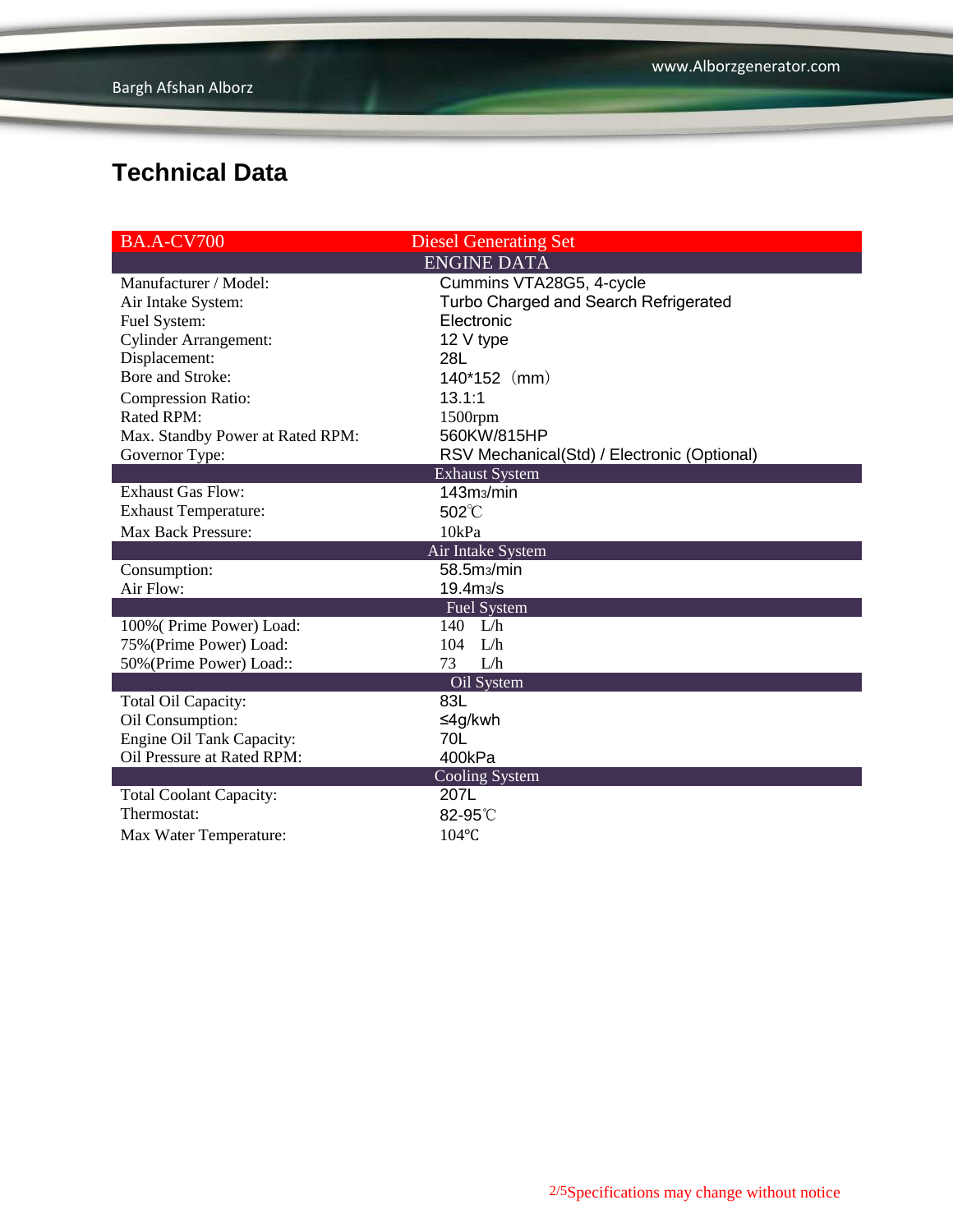| <b>BA.A-CV700</b>                                                                          | <b>Diesel Generating Set</b>             |  |  |  |  |
|--------------------------------------------------------------------------------------------|------------------------------------------|--|--|--|--|
| <b>ALTERNATOR SPECIFICATION</b>                                                            |                                          |  |  |  |  |
| <b>GENERAL DATA</b>                                                                        |                                          |  |  |  |  |
| Compliance with GB755, BS5000, VDE0530, NEMAMG1-22, IED34-1, CSA22.2 and AS1359 standards. |                                          |  |  |  |  |
| <b>Alternator Data</b>                                                                     |                                          |  |  |  |  |
| Number of Phase:                                                                           | 3                                        |  |  |  |  |
| Connecting Type:                                                                           | 3 Phase and 4 Wires, "Y" type connecting |  |  |  |  |
| Number of Bearing:                                                                         | 1                                        |  |  |  |  |
| <b>Power Factor:</b>                                                                       | 0.8                                      |  |  |  |  |
| <b>Protection Grade:</b>                                                                   | IP23                                     |  |  |  |  |
| Altitude:                                                                                  | $\leq$ 1000m                             |  |  |  |  |
| <b>Exciter Type:</b>                                                                       | Brushless, self-exciting                 |  |  |  |  |
| Insulation Class, Temperature Rise:                                                        | H/H                                      |  |  |  |  |
| Telephone Influence Factor (TIF):                                                          | $50$                                     |  |  |  |  |
| THF:                                                                                       | $<$ 2%                                   |  |  |  |  |
| Voltage Regulation, Steady State:                                                          | $\leq \pm 1\%$                           |  |  |  |  |
| <b>Alternator Capacity:</b>                                                                | 700KVA                                   |  |  |  |  |
| <b>Alternator Efficiencies:</b>                                                            | 86.2%                                    |  |  |  |  |
| Air Cooling Flow:                                                                          | 0.65 <sub>m3/s</sub>                     |  |  |  |  |
|                                                                                            | <b>GENERATING SET DATA</b>               |  |  |  |  |
| Voltage Regulation:                                                                        | $\geq \pm 5\%$                           |  |  |  |  |
| Voltage Regulation, Stead State:                                                           | $\leq \pm 1\%$                           |  |  |  |  |
| Sudden Voltage Warp (100% Sudden Reduce):                                                  | $\leq +25\%$                             |  |  |  |  |
| Sudden Voltage Warp (Sudden Increase):                                                     | $\leq$ -20%                              |  |  |  |  |
| Voltage Stable Time (100% Sudden Reduce):                                                  | $\leq 6S$                                |  |  |  |  |
| Voltage Stable Time (Sudden Increase)                                                      | $\leq 6S$                                |  |  |  |  |
| Frequency Regulation, Stead State:                                                         | $\leq 5\%$                               |  |  |  |  |
| Frequency Waving:                                                                          | ≤1.5%                                    |  |  |  |  |
| Sudden Frequency Warp (100% Sudden Reduce):                                                | $\leq +12\%$                             |  |  |  |  |
| Sudden Frequency Warp (Sudden Increase):                                                   | $\leq$ -10%                              |  |  |  |  |
| Frequency Recovery Time (100% Sudden Reduce):                                              | $\leq$ 5S                                |  |  |  |  |
| Frequency Recovery Time (Sudden Increase):                                                 | $\leq$ 5S                                |  |  |  |  |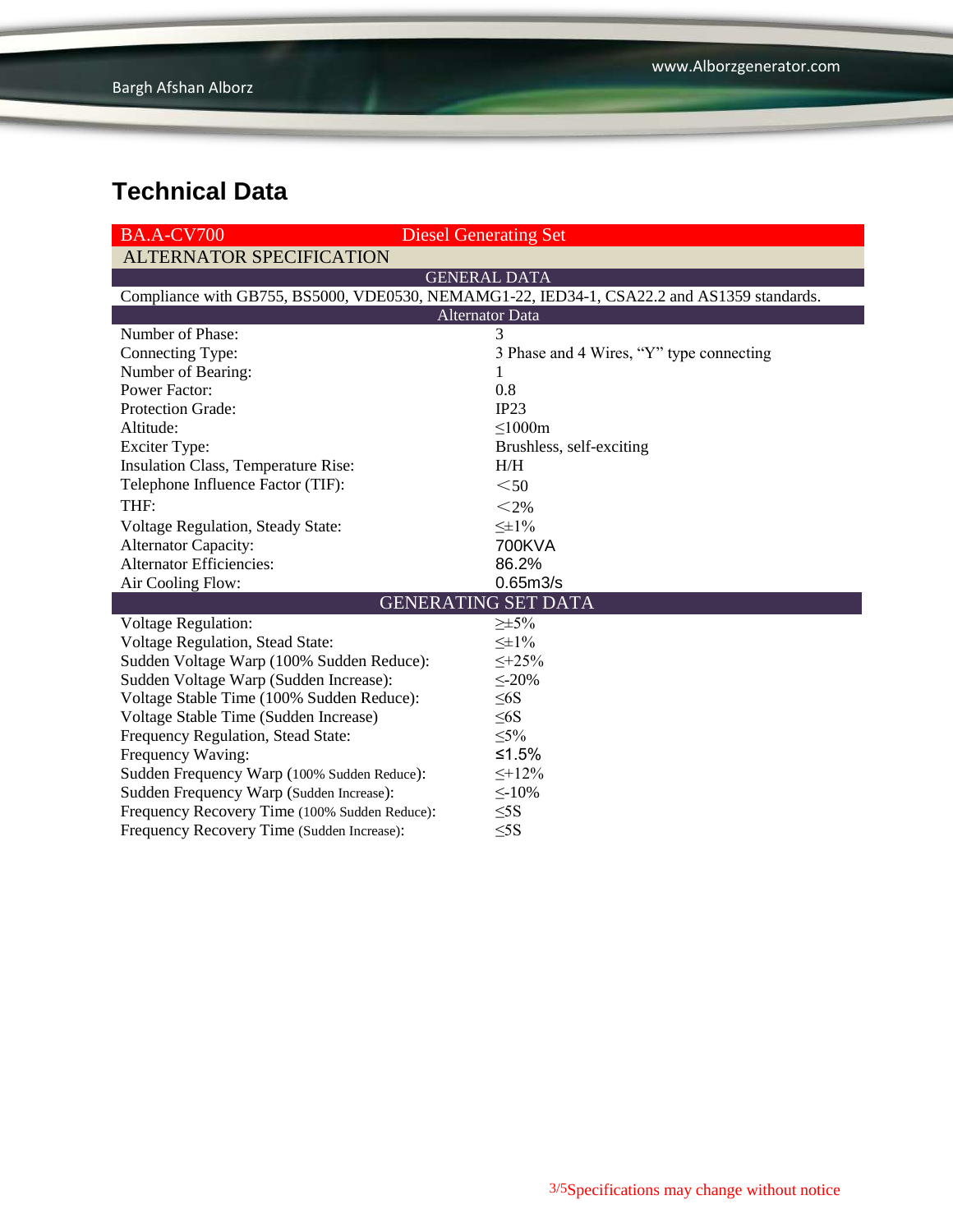| <b>BA.A-CV700</b>               | <b>Diesel Generating Set</b> |                                   |  |
|---------------------------------|------------------------------|-----------------------------------|--|
| <b>Options</b>                  |                              |                                   |  |
| Engine                          | Fuel System                  | <b>Control System</b>             |  |
| Heater 2KW & 4KW                | Daily Fuel Tank              | <b>Auto Control Panel</b>         |  |
| Battery Charger 3.5A & 7A       | <b>Base Fuel Tank</b>        | Remote Control Panel              |  |
|                                 | <b>Water Separator</b>       | <b>Auto Transfer Switch (ATS)</b> |  |
|                                 | <b>Fuel Level Sensor</b>     | <b>Paralleling System</b>         |  |
|                                 |                              |                                   |  |
| <b>Anti Condensation Heater</b> | Rainproof Type               | <b>Engine Parts Drawing List</b>  |  |
| Drop CT (For Paralleling)       | Soundproof Type              | <b>Spare Parts</b>                |  |
|                                 | <b>Container Type</b>        |                                   |  |
| Dimension & Weight              |                              |                                   |  |
| <b>Standard Configuration</b>   | With Base Fuel Tank          | Soundproof Type                   |  |
| (Open Type)                     |                              |                                   |  |
| Overall Size: 4000 (mm)         | Overall Size: 1800 (mm)      | Overall Size: 5800<br>(mm)        |  |
| $*1420$ (mm) $*2160$ (mm)       | $*750$ (mm) $*1350$ (mm)     | $*1620$ (mm) $*2550$ (mm)         |  |
| Weight: 5590kg                  | Weight: 6200kg               | Weight: 7290kg                    |  |